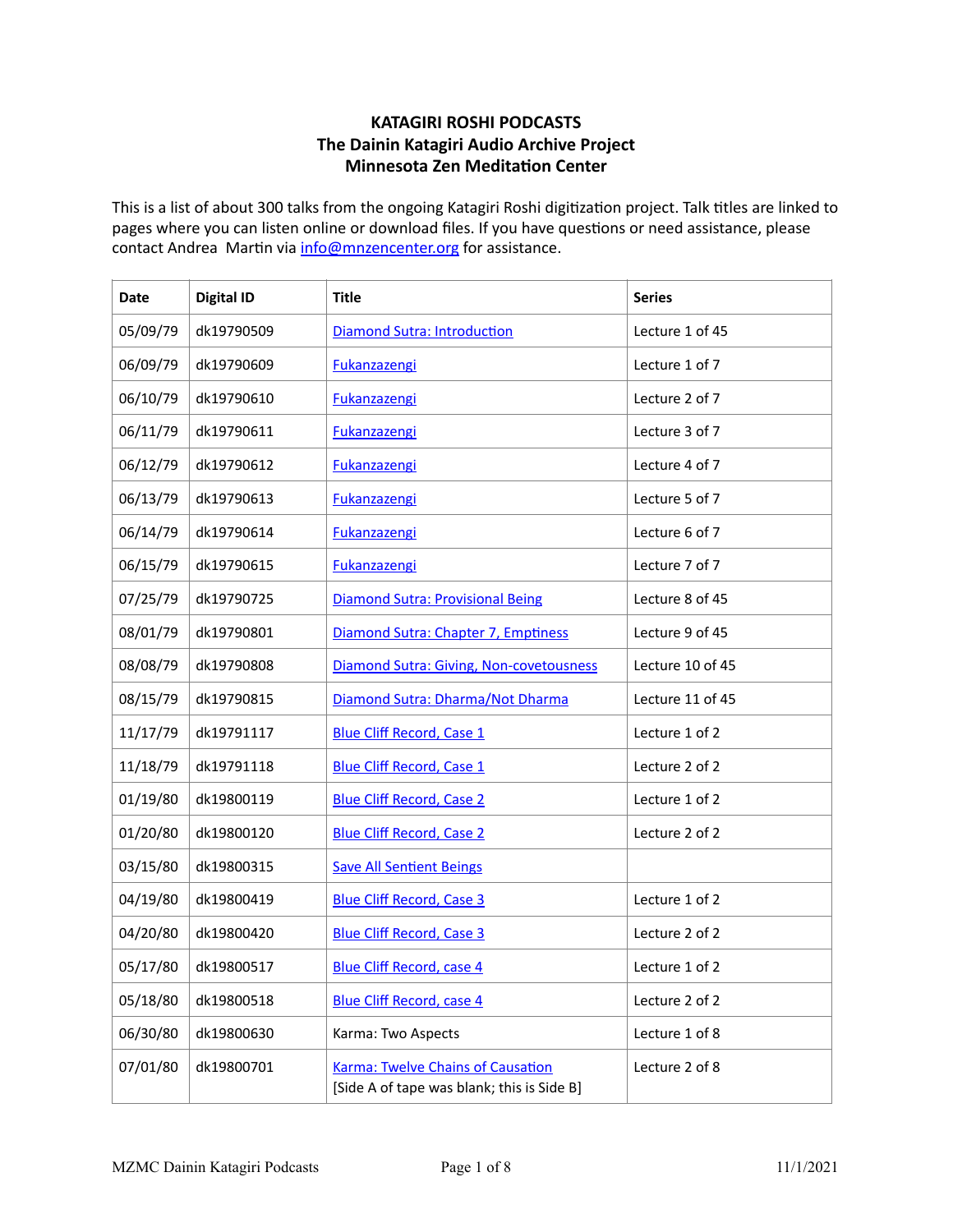| Date     | <b>Digital ID</b> | <b>Title</b>                                                      | <b>Series</b>    |
|----------|-------------------|-------------------------------------------------------------------|------------------|
| 07/02/80 | dk19800702        | Karma: Where Karma Originates                                     | Lecture 3 of 8   |
| 07/03/80 | dk19800703        | <b>Karma: Unmanifested</b>                                        | Lecture 4 of 8   |
| 07/04/80 | dk19800704        | <b>Karma: Taking Care of Karma</b>                                | Lecture 5 of 8   |
| 07/10/80 | dk19800710        | Karma: Attribution in Present Life                                | Lecture 6 of 8   |
| 07/11/80 | dk19800711        | Karma: As Energy/Emptiness                                        | Lecture 7 of 8   |
| 07/12/80 | dk19800712        | <b>Karma: Conclusion</b>                                          | Lecture 8 of 8   |
| 07/16/80 | dk19800716        | Diamond Sutra: Chapter 32: Emptyness and<br><b>Mind</b>           | Lecture 44 of 45 |
| 07/19/80 | dk19800719        | <b>Blue Cliff Record, Case 5</b>                                  | Lecture 1 of 2   |
| 07/20/80 | dk19800720        | <b>Blue Cliff Record, Case 5</b>                                  | Lecture 2 of 2   |
| 07/23/80 | dk19800723        | Diamond Sutra: final lecture                                      | Lecture 45 of 45 |
| 07/30/80 | dk19800730        | <b>July 30, 1980 audio</b>                                        |                  |
| 11/15/80 | dk19801115        | <b>Blue Cliff Record, case 7</b>                                  | Lecture 1 of 2   |
| 11/16/80 | dk19801116        | <b>Blue Cliff Record, case 7</b>                                  | Lecture 2 of 2   |
| 01/07/81 | dk19810107        | <b>Blue Cliff Record, case 8</b>                                  | Lecture 1 of 2   |
| 01/21/81 | dk19810121        | <b>Blue Cliff Record, case 8</b>                                  | Lecture 2 of 2   |
| 01/28/81 | dk19810128        | <b>Blue Cliff Record, case 9</b>                                  |                  |
| 02/11/81 | dk19810211        | <b>Blue Cliff Record, case 10</b>                                 |                  |
| 02/18/81 | dk19810218        | <b>Blue Cliff Record, case 11</b>                                 |                  |
| 02/25/81 | dk19810225a       | <b>Blue Cliff Record, case 12</b>                                 | $1$ of $2$       |
| 02/25/81 | dk19810225b       | <b>Blue Cliff Record, case 12</b>                                 | $2$ of $2$       |
| 03/18/81 | dk19810318        | <b>Blue Cliff Record, case 13</b>                                 |                  |
| 04/01/81 | dk19810401        | <b>Blue Cliff Record, case 14</b>                                 |                  |
| 04/25/81 | dk19810425        | <b>Blue Cliff Record, case 15</b><br>[Lecture 2 is missing]       | Lecture 1 of 2   |
| 07/18/81 | dk19810718        | <b>Blue Cliff Record, case 18</b><br>[Lecture 2 was not recorded] | Lecture 1 of 2   |
| 08/26/81 | dk19810826        | <b>Blue Cliff Record, case 20</b>                                 | Lecture 1 of 2   |
| 09/02/81 | dk19810902        | <b>Blue Cliff Record, case 20</b>                                 | Lecture 2 of 2   |
| 09/30/81 | dk19810930        | <b>Blue Cliff Record, case 22</b>                                 |                  |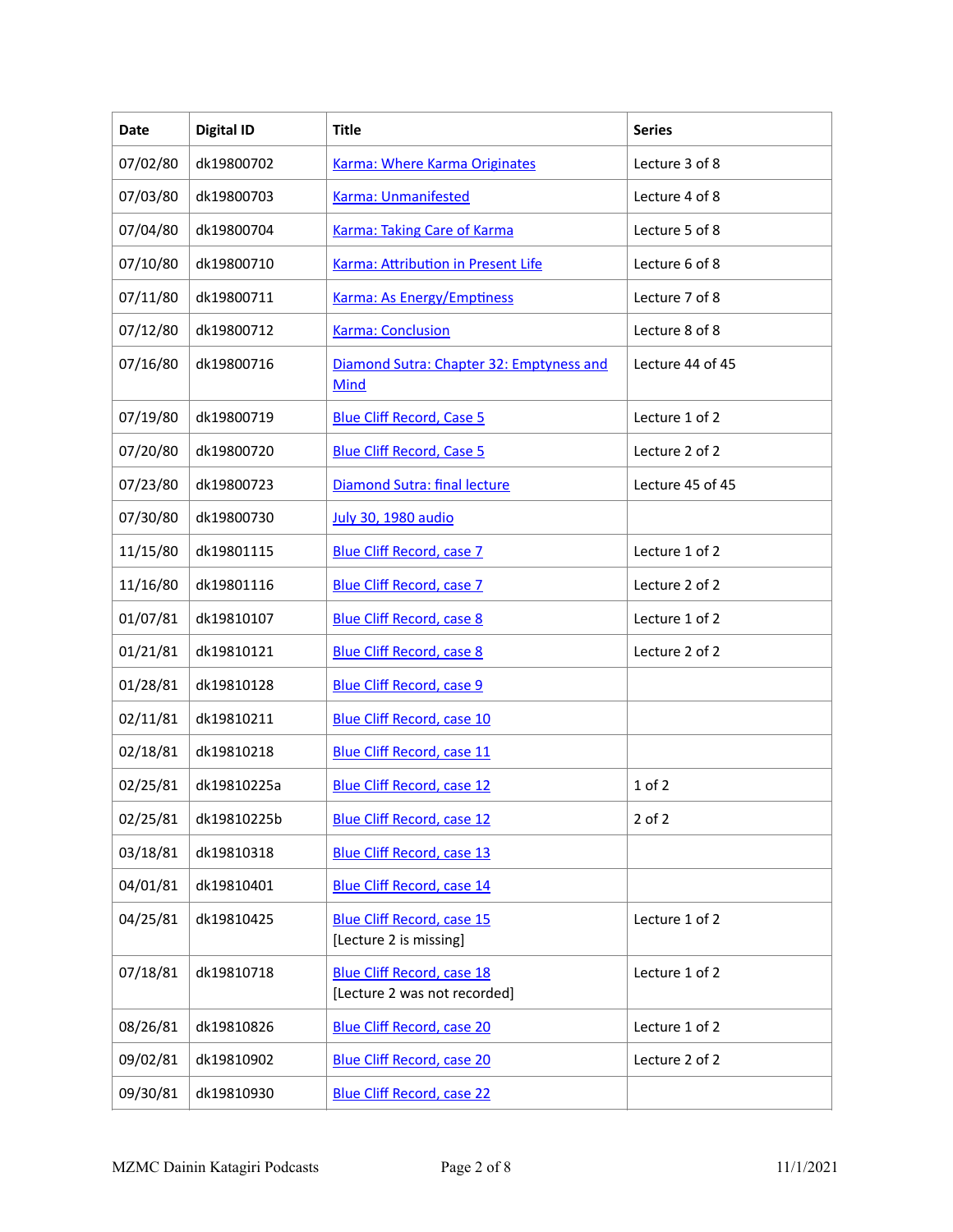| Date                 | <b>Digital ID</b>        | <b>Title</b>                                                                                                     | <b>Series</b>                |
|----------------------|--------------------------|------------------------------------------------------------------------------------------------------------------|------------------------------|
| 10/12/81             | dk19811012a              | Shobogenzo Gyo Butsu Igi (Majestic Activity)                                                                     | Lecture 1 of 7; track 1 of 2 |
| 10/12/81             | dk19811012b              | Shobogenzo Gyo Butsu Igi (Majestic Activity)                                                                     | Lecture 1 of 7; track 2 of 2 |
| 10/13/81             | dk19811013a              | Shobogenzo Gyo Butsu Igi (Majestic Activity)                                                                     | Lecture 2 of 7; track 1 of 2 |
| 10/13/81             | dk19811013b              | Shobogenzo Gyo Butsu Igi (Majestic Activity)                                                                     | Lecture 2 of 7; track 2 of 2 |
| 10/14/81             | dk19811014a              | Shobogenzo Gyo Butsu Igi (Majestic Activity)                                                                     | Lecture 3 of 7; track 1 of 3 |
| 10/14/81             | dk19811014b              | Shobogenzo Gyo Butsu Igi (Majestic Activity)                                                                     | Lecture 3 of 7; track 2 of 3 |
| 10/14/81             | dk19811014c              | Shobogenzo Gyo Butsu Igi (Majestic Activity)                                                                     | Lecture 3 of 7; track 3 of 3 |
| 10/15/81             | dk19811015a              | Shobogenzo Gyo Butsu Igi (Majestic Activity)                                                                     | Lecture 4 of 7; track 1 of 2 |
| 10/15/81             | dk19811015b              | Shobogenzo Gyo Butsu Igi (Majestic Activity)                                                                     | Lecture 4 of 7; track 2 of 2 |
| 10/16/81             | dk19811016               | Shobogenzo Gyo Butsu Igi (Majestic Activity)                                                                     | Lecture 5 of 7               |
| 10/17/81             | dk19811017a              | Shobogenzo Gyo Butsu Igi (Majestic Activity)                                                                     | Lecture 6 of 7; track 1 of 3 |
| 10/17/81             | dk19811017b              | Shobogenzo Gyo Butsu Igi (Majestic Activity)                                                                     | Lecture 6 of 7; track 2 of 3 |
| 10/17/81             | dk19811017c              | Shobogenzo Gyo Butsu Igi (Majestic Activity)                                                                     | Lecture 6 of 7; track 3 of 3 |
| 10/18/81             | dk19811018a              | Shobogenzo Gyo Butsu Igi (Majestic Activity)                                                                     | Lecture 7 of 7; track 1 of 2 |
| 10/18/81             | dk19811018b              | Shobogenzo Gyo Butsu Igi (Majestic Activity)                                                                     | Lecture 7 of 7; track 2 of 2 |
| 10/20/81             | dk19821020               | <b>Blue Cliff Record, case 30</b>                                                                                |                              |
| 10/21/81             | dk19811021               | <b>Blue Cliff Record, case 23</b>                                                                                | Lecture 1 of 3               |
| 10/28/81             | dk19811028               | <b>Blue Cliff Record, case 23</b><br>[Lecture 2 is missing]                                                      | Lecture 3 of 3               |
| 11/3/81              | dk19821103               | <b>Blue Cliff Record, case 33</b>                                                                                | Lecture 1 of 2               |
| 11/10/81             | dk19821110               | <b>Blue Cliff Record, case 33</b>                                                                                | Lecture 2 of 2               |
| 11/11/81             | dk19811111               | <b>Blue Cliff Record, case 24</b>                                                                                |                              |
| 11/21/81             | dk19811121               | <b>Blue Cliff Record, case 25</b>                                                                                | Lecture 1 of 2               |
| 11/22/81             | dk19811122               | <b>Blue Cliff Record, case 25</b>                                                                                | Lecture 2 of 2               |
| 12/16/81             | dk19811216               | <b>Blue Cliff Record, case 27</b>                                                                                | Lecture 1 of 2               |
| 12/23/81             | dk19811223               | <b>Blue Cliff Record, case 27</b>                                                                                | Lecture 2 of 2               |
| 05/30/82<br>05/31/82 | dk19820530<br>dk19820531 | <b>Blue Cliff Record, case 28</b><br>[First 20 minutes were not recorded]<br>[Two Lectures are in one recording] | Lecture 1 and 2              |
| 10/16/82             | dk19821016               | <b>Blue Cliff Record, case 29</b>                                                                                | Lecture 1 of 2               |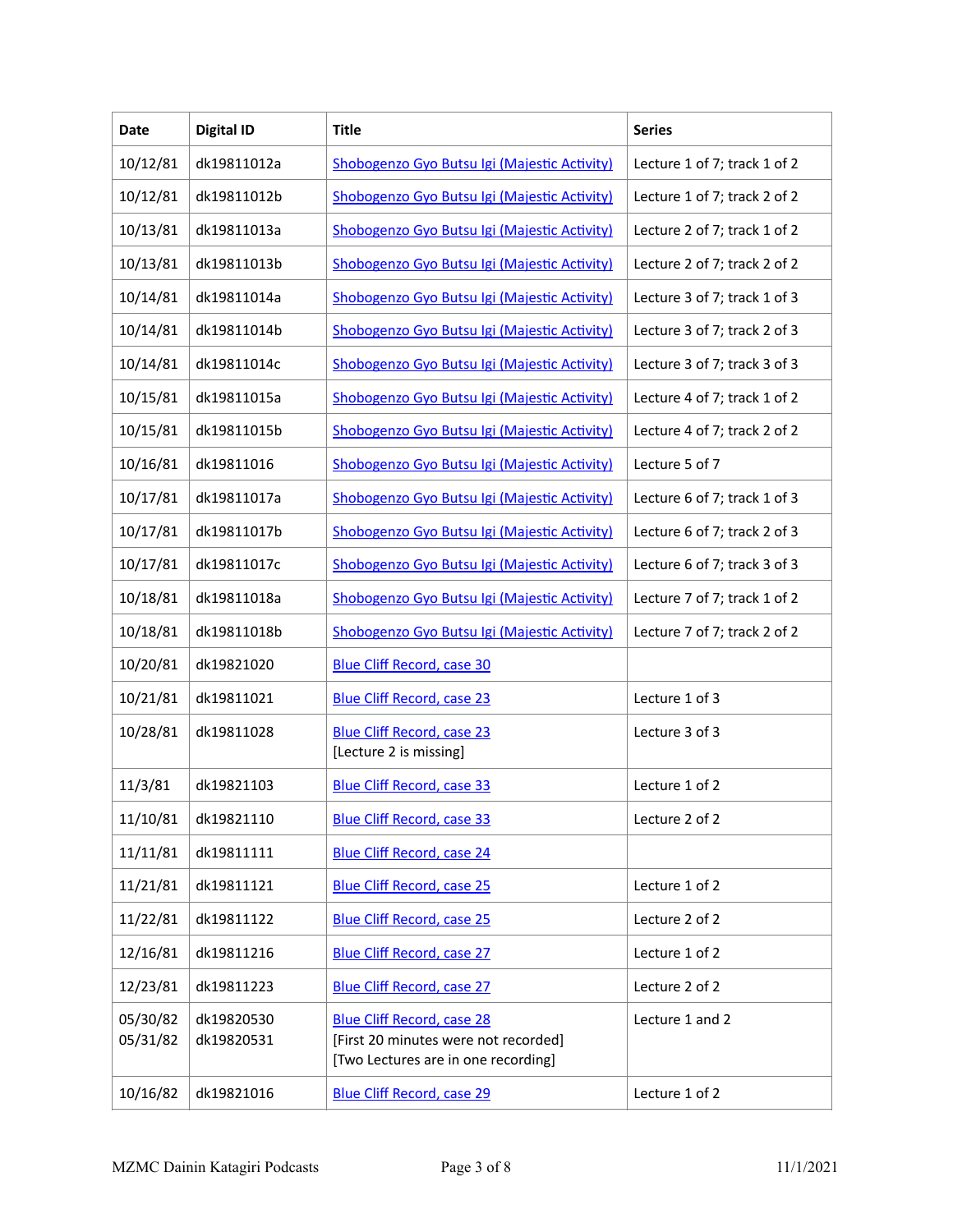| Date     | <b>Digital ID</b> | <b>Title</b>                                                    | <b>Series</b>  |
|----------|-------------------|-----------------------------------------------------------------|----------------|
| 10/17/82 | dk19821017        | <b>Blue Cliff Record, case 29</b>                               | Lecture 2 of 2 |
| 10/20/82 | dk19821020        | <b>Blue Cliff Record, case 30</b>                               |                |
| 11/03/82 | dk19821103        | <b>Blue Cliff Record, case 33</b><br>[this is actually Case 32] |                |
| 11/10/82 | dk19821110        | <b>Blue Cliff Record, case 33</b>                               |                |
| 11/17/82 | dk19821117        | <b>Blue Cliff Record, case 34</b>                               |                |
| 11/24/82 | dk19821124-b      | <b>Blue Cliff Record, case 35</b>                               |                |
| 12/01/82 | dk19821201        | <b>Blue Cliff Record, case 36</b>                               | Lecture 1 of 2 |
| 12/08/82 | dk19821208        | <b>Blue Cliff Record, case 36</b>                               | Lecture 2 of 2 |
| 12/15/82 | dk19821215-1,2    | <b>Blue Cliff Record, case 37</b>                               |                |
| 12/22/82 | dk19821222        | <b>Blue Cliff Record, case 38</b>                               | Lecture 1 of 2 |
| 01/05/83 | dk19830105        | <b>Blue Cliff Record, case 38</b>                               | Lecture 2 of 2 |
| 01/12/83 | dk19830212        | <b>Blue Cliff Record, case 39</b>                               | Lecture 1 of 2 |
| 01/19/83 | dk19830119        | <b>Blue Cliff Record, case 39</b>                               | Lecture 2 of 2 |
| 01/26/83 | dk19830126        | <b>Blue Cliff Record, case 40</b>                               | Lecture 1      |
| 01/29/83 | dk19830129        | <b>Book of Equanimity, case 52</b>                              |                |
| 02/02/83 | dk19830202        | <b>Blue Cliff Record, case 40</b>                               | Lecture 2 of 2 |
| 02/09/83 | dk19830209        | <b>Blue Cliff Record, case 41</b>                               | Lecture 1 of 2 |
| 02/16/83 | dk19830216        | <b>Blue Cliff Record, case 41</b>                               | Lecture 2 of 2 |
| 03/02/83 | dk19830302        | <b>Blue Cliff Record, case 42</b>                               | Lecture 1 of 2 |
| 03/09/83 | dk19830309        | <b>Blue Cliff Record, case 42</b>                               | Lecture 2 of 2 |
| 03/16/83 | dk19830316        | <b>Blue Cliff Record, case 43</b>                               | Lecture 1 of 2 |
| 04/06/83 | dk19830406        | <b>Blue Cliff Record, case 43</b>                               | Lecture 2 of 2 |
| 04/20/83 | dk19830420        | <b>Blue Cliff Record, case 44</b>                               | Lecture 1 of 2 |
| 04/27/83 | dk19830427        | <b>Blue Cliff Record, case 44</b>                               | Lecture 2 of 2 |
| 05/25/83 | dk19830525        | <b>Blue Cliff Record, case 45</b>                               | Lecture 1 of 2 |
| 06/01/83 | dk19830601        | <b>Blue Cliff Record, case 45</b>                               | Lecture 2 of 2 |
| 06/15/83 | dk19830615        | <b>Blue Cliff Record, case 46</b>                               | Lecture 1 of 2 |
| 08/24/83 | dk19830824        | <b>Blue Cliff Record, case 46</b>                               | Lecture 2 of 2 |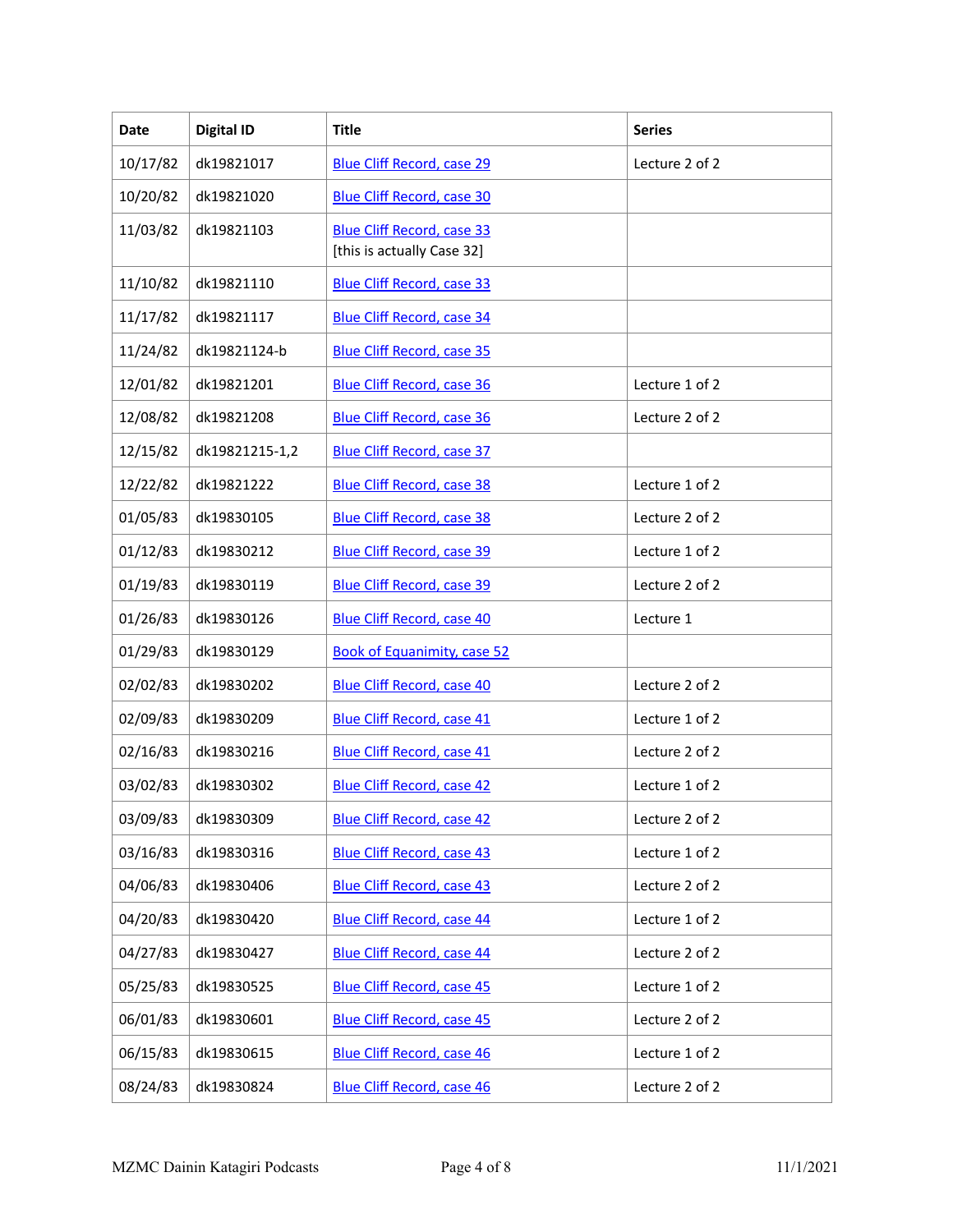| Date     | <b>Digital ID</b> | <b>Title</b>                                                 | <b>Series</b>                  |
|----------|-------------------|--------------------------------------------------------------|--------------------------------|
| 10/29/83 | dk19831029        | <b>Arts &amp; Buddhism</b>                                   | Track 1 of 2                   |
| 10/29/83 | dk19831029        | <b>Arts &amp; Buddhism</b>                                   | Track 2 of 2                   |
| 11/05/83 | dk19831105        | <b>Westerners' reluctance toward bowing</b>                  | Track 1 of 2                   |
| 11/05/83 | dk19831105        | <b>Westerners' reluctance toward bowing</b>                  | Track 2 of 2                   |
| 12/21/83 | dk19831221        | <b>Blue Cliff Record, case 49</b>                            | Lecture 1 of 2                 |
| 12/28/83 | dk19831228        | <b>Blue Cliff Record, case 49</b>                            | Lecture 2 of 2                 |
| 01/04/84 | dk19840104        | <b>Blue Cliff Record, case 50</b>                            |                                |
| 01/11/84 | dk19840111        | <b>Blue Cliff Record, case 51</b>                            | Lecture 1 of 2                 |
| 01/18/84 | dk19840118        | <b>Blue Cliff Record, case 51</b>                            | Lecture 2 of 2                 |
| 01/22/84 | dk19840122        | <b>Blue Cliff Record, case 52</b><br>[Lecture 1 coming soon] | Lecture 2 of 2                 |
| 01/25/84 | dk19840125        | <b>Blue Cliff Record, case 53</b>                            |                                |
| 02/08/84 | dk19840208        | <b>Blue Cliff Record, case 54</b>                            |                                |
| 02/18/84 | dk19840218        | <b>Blue Cliff Record, case 55</b>                            | Lecture 1 of 3                 |
| 02/29/84 | dk19840229        | <b>Precepts for Lay Ordination</b>                           | Track 1 of 2                   |
| 02/29/84 | dk19840229        | <b>Precepts for Lay Ordination</b>                           | Track 2 of 2                   |
| 03/16/84 | dk19840316        | The Awakening of Faith                                       | Series 1 of 5, Lecture 1 of 14 |
| 03/21/84 | dk19840321a       | <b>Mindfulness</b>                                           | Lecture 1 of 5, Track 1 of 3   |
| 03/21/84 | dk19840321b       | <b>Mindfulness</b>                                           | Lecture 1 of 5, Track 2 of 3   |
| 03/21/84 | dk19840321c       | <b>Mindfulness</b>                                           | Lecture 1 of 5, Track 3 of 3   |
| 03/22/84 | dk19840322a       | <b>Mindfulness</b>                                           | Lecture 2 of 5, Track 1 of 3   |
| 03/22/84 | dk19840322b       | <b>Mindfulness</b>                                           | Lecture 2 of 5, Track 2 of 3   |
| 03/22/84 | dk19840322c       | <b>Mindfulness</b>                                           | Lecture 2 of 5, Track 3 of 3   |
| 03/23/84 | dk19840323a       | <b>Mindfulness</b>                                           | Lecture 3 of 5, Track 1 of 2   |
| 03/23/84 | dk19840323b       | <b>Mindfulness</b>                                           | Lecture 3 of 5, Track 2 of 2   |
| 03/24/84 | dk19840324a       | <b>Mindfulness</b>                                           | Lecture 4 of 5, Track 1 of 3   |
| 03/24/84 | dk19840324b       | <b>Mindfulness</b>                                           | Lecture 4 of 5, Track 2 of 3   |
| 03/24/84 | dk19840324c       | <b>Mindfulness</b>                                           | Lecture 4 of 5, Track 3 of 3   |
| 03/25/84 | dk19840325        | <b>Mindfulness</b>                                           | Lecture 5 of 5, Track 1 of 2   |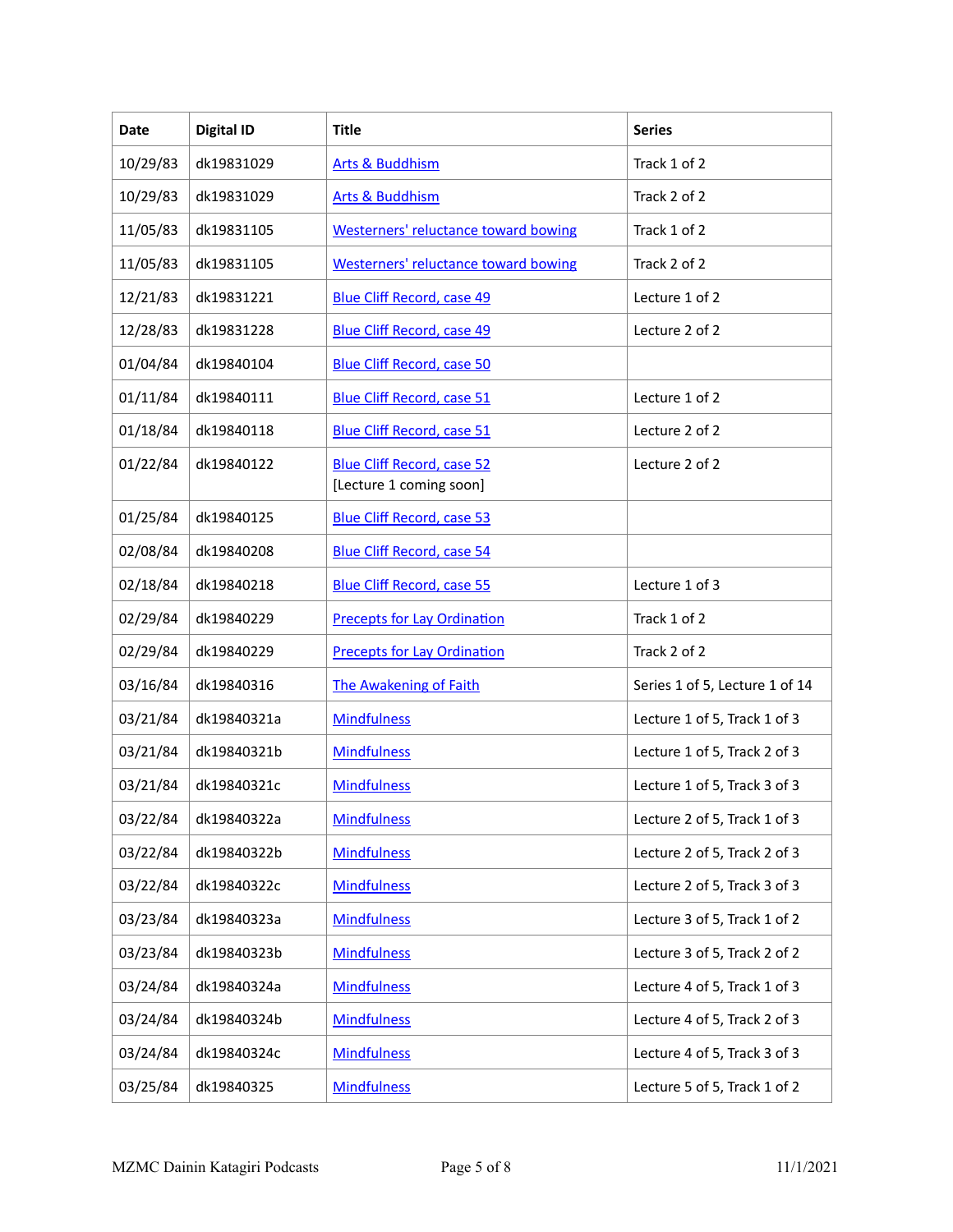| Date     | <b>Digital ID</b> | Title                                                                            | <b>Series</b>                   |
|----------|-------------------|----------------------------------------------------------------------------------|---------------------------------|
| 03/25/84 | dk19840325        | <b>Mindfulness</b>                                                               | Lecture 5 of 5, Track 2 of 2    |
| 04/06/84 | dk19840406        | The Awakening of Faith [Lecture 2 is missing]                                    | Series 1 of 5, Lecture 3 of 14  |
| 04/11/84 | dk19840411        | <b>Blue Cliff Record, case 55</b><br>[Lecture 2 coming soon]                     | Lecture 3 of 3                  |
| 04/20/84 | dk19840420        | The Awakening of Faith [Lecture 4 is missing]                                    | Series 1 of 5, Lecture 5 of 14  |
| 04/25/84 | dk19840425a       | <b>Blue Cliff Record, case 57</b>                                                | Lecture 1 of 2                  |
| 04/27/84 | dk19840427        | The Awakening of Faith                                                           | Series 1 of 5, Lecture 6 of 14  |
| 05/02/84 | dk19840502        | <b>Blue Cliff Record, case 57</b>                                                | Lecture 2 of 2                  |
| 05/04/84 | dk19840504-1,2    | The Awakening of Faith                                                           | Series 1 of 5, Lecture 7 of 14  |
| 05/11/84 | dk19840511        | The Awakening of Faith                                                           | Series 1 of 5, Lecture 8 of 14  |
| 05/14/84 | dk19840514-1,2    | The Awakening of Faith: Two Kinds of<br><b>Nowness</b>                           | Series 1 of 5, Lecture 9 of 14  |
| 05/16/84 | dk19840516        | The Awakening of Faith: Time<br>[end of talk not recorded]                       | Series 1 of 5, Lecture 10 of 14 |
| 05/18/84 | dk19840518        | The Awakening of Faith: Alayavijnana and<br>Tathagatagarbha                      | Series 1 of 5, Lecture 11 of 14 |
| 05/22/84 | dk19840522        | The Awakening of Faith: Tathagatagarbha                                          | Series 1 of 5, Lecture 12 of 14 |
| 05/24/84 | dk19840524        | The Awakening of Faith: Tathagatagarbha,<br>Alayavijnana [Lecture 14 is missing] | Series 1 of 5, Lecture 13 of 14 |
| 05/28/84 | dk19840528        | Shobogenzo Juundo Shiki (Rules for the<br>Monks Annex)                           | Lecture 1 of 11                 |
| 05/29/84 | dk19840529        | Shobogenzo Juundo Shiki (Rules for the<br>Monks Annex)                           | Lecture 2 of 11                 |
| 05/30/84 | dk19840530        | Shobogenzo Juundo Shiki (Rules for the<br>Monks Annex)                           | Lecture 3 of 11                 |
| 05/31/84 | dk19840531        | Shobogenzo Juundo Shiki (Rules for the<br>Monks Annex)                           | Lecture 4 of 11                 |
| 06/01/84 | dk19840601        | Shobogenzo Juundo Shiki (Rules for the<br>Monks Annex)                           | Lecture 5 of 11                 |
| 06/03/84 | dk19840603        | Shobogenzo Juundo Shiki (Rules for the<br>Monks Annex) [Lecture 6 is missing]    | Lecture 7 of 11                 |
| 06/04/84 | dk19840604        | Shobogenzo Juundo Shiki (Rules for the<br>Monks Annex)                           | Lecture 8 of 11                 |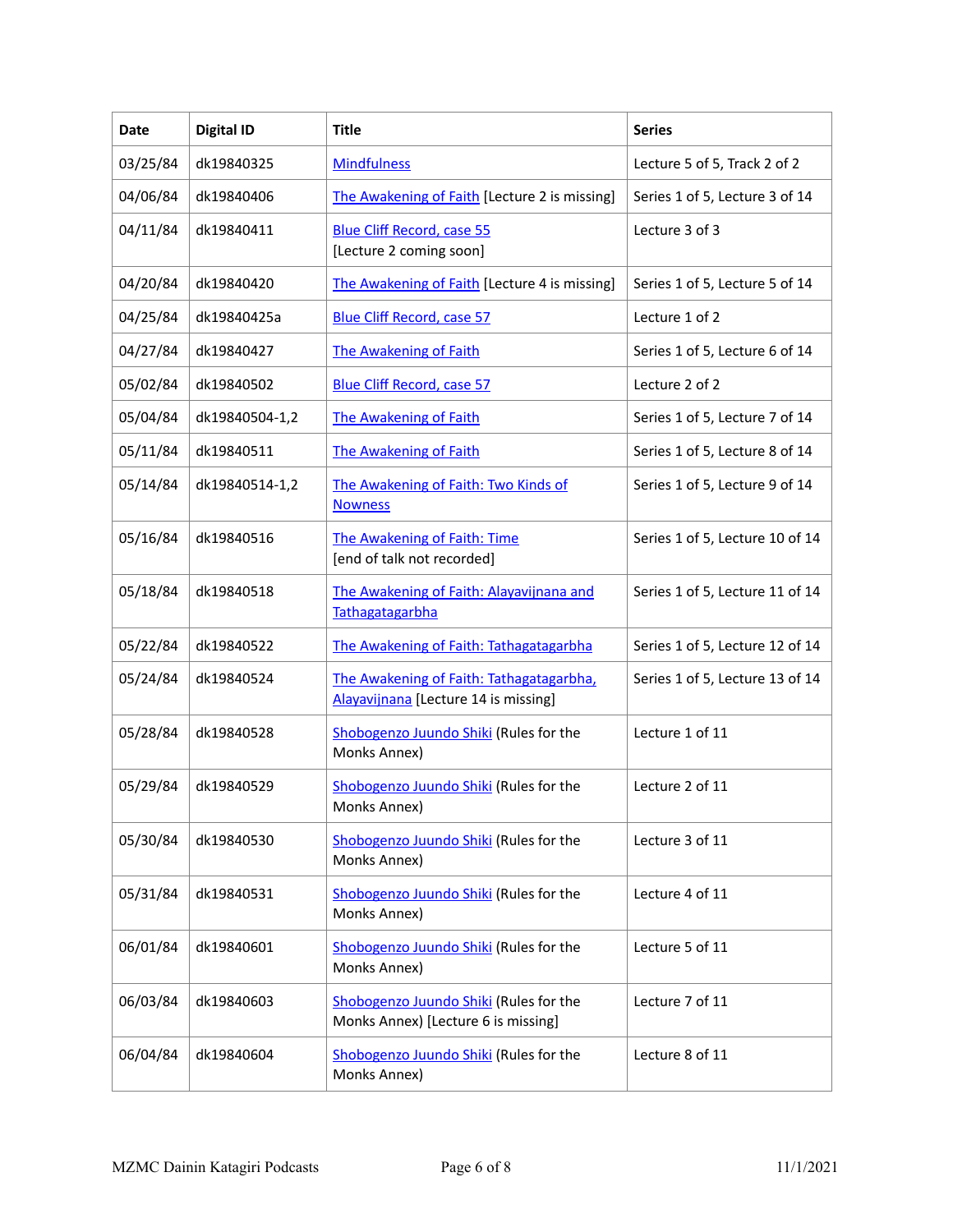| <b>Date</b> | <b>Digital ID</b> | <b>Title</b>                                                                  | <b>Series</b>                 |
|-------------|-------------------|-------------------------------------------------------------------------------|-------------------------------|
| 06/06/84    | dk19840606        | Shobogenzo Juundo Shiki (Rules for the<br>Monks Annex) [Lecture 9 is missing] | Lecture 10 of 11              |
| 06/07/84    | dk19840607        | Shobogenzo Juundo Shiki (Rules for the<br>Monks Annex)                        | Lecture 11 of 11              |
| 06/13/84    | dk19840613        | <b>Blue Cliff Record, case 58</b>                                             | Lecture 1 of 2                |
| 06/16/84    | dk19840616        | <b>Blue Cliff Record, case 58</b>                                             | Lecture 2 of 2                |
| 08/15/84    | dk19840815        | <b>Blue Cliff Record, case 59</b>                                             |                               |
| 10/03/84    | dk19841003        | <b>Blue Cliff Record, case 60</b>                                             |                               |
| 10/13/84    | dk19841013        | <b>A Basis for Practice</b>                                                   |                               |
| 10/17/84    | dk19841017        | <b>Blue Cliff Record, case 61</b>                                             | Lecture 1 of 2                |
| 10/19/84    | dk19841019        | <b>The Awakening of Faith</b>                                                 | Series 3 of 5. Lecture 1 of 6 |
| 10/20/84    | dk19841020        | <b>Book of Equanimity: Dongshan's "Always</b><br>Close" [Case 98]             | Lecture 1 of 2                |
| 10/21/84    | dk19841021        | <b>Book of Equanimity: Dongshan's "Always</b><br>Close" [Case 98]             | Lecture 2 of 2                |
| 10/24/84    | dk19841024        | <b>Blue Cliff Record, case 61</b>                                             | Lecture 2 of 2                |
| 10/26/84    | dk19841026        | The Awakening of Faith                                                        | Series 3 of 5, Lecture 2 of 6 |
| 10/27/84    | dk19841027        | <b>The Four Sustenances</b>                                                   | Lecture 1 of 2                |
| 11/03/84    | dk19841103        | <b>The Four Sustenances</b>                                                   | Lecture 2 of 2                |
| 11/07/84    | dk19841107        | <b>Blue Cliff Record, case 62</b>                                             | Lecture 1 of 2                |
| 11/10/84    | dk19841110        | <b>Buddha's Impermanence</b>                                                  |                               |
| 11/17/84    | dk19841117        | <b>Blue Cliff Record, case 62</b>                                             | Lecture 2 of 2                |
| 11/21/84    | dk19841121        | <b>Blue Cliff Record, case 63</b>                                             |                               |
| 11/24/84    | dk19841124        | <b>Suffering: Three Stages</b>                                                |                               |
| 12/01/84    | dk19841201        | <b>Always There Is a Scream</b>                                               | Track 1 of 2                  |
| 12/01/84    | dk19841201        | <b>Always There Is a Scream</b>                                               | Track 2 of 2                  |
| 12/26/84    | dk19841226        | <b>Blue Cliff Record, case 64</b>                                             |                               |
| 01/05/85    | dk19850105        | <b>Buddha Nature: Something Universal</b>                                     |                               |
| 01/12/85    | dk19850112        | True heart is not infactuation [sic]                                          |                               |
| 04/17/85    | dk19850417        | <b>The Simple Practice</b>                                                    |                               |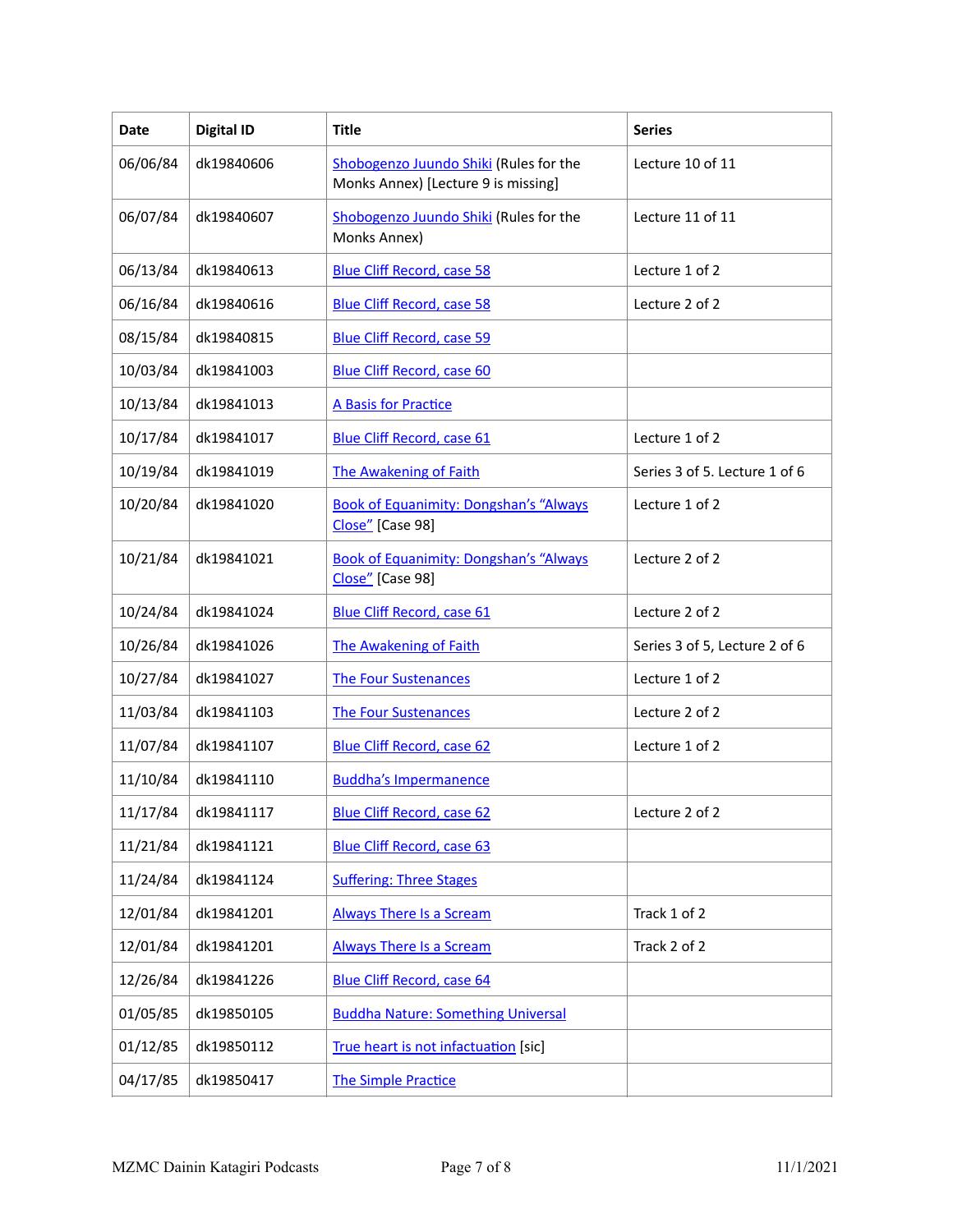| Date     | <b>Digital ID</b> | <b>Title</b>                                                                             | <b>Series</b>                 |
|----------|-------------------|------------------------------------------------------------------------------------------|-------------------------------|
| 05/08/85 | dk19850508        | <b>Blue Cliff Record, case 67</b>                                                        |                               |
| 06/19/85 | dk19850619        | <b>Blue Cliff Record, case 68</b>                                                        | Lecture 1 of 2                |
| 06/22/85 | dk19850622        | <b>Introduction to Buddhism</b>                                                          |                               |
| 06/26/85 | dk19850626        | <b>Blue Cliff Record, case 68</b>                                                        | Lecture 2 of 2                |
| 07/03/85 | dk19850703        | <b>Blue Cliff Record, case 69</b>                                                        | Lecture 1 of 3                |
| 07/13/85 | dk19850713        | <b>Buddha Dharma: Big Sky Does Not Bother</b><br>with the Function of a Small Cloud      |                               |
| 07/17/85 | dk19850717        | Blue Cliff Record, case 69: Symmetry and<br><b>Unsymmetry</b>                            | Lecture 2 of 3                |
| 07/24/85 | dk19850724        | <b>Blue Cliff Record, case 69</b>                                                        | Lecture 3 of 3                |
| 07/31/85 | dk19850731        | <b>Blue Cliff Record, case 70</b>                                                        |                               |
| 08/03/85 | dk19850803        | <b>Zazen and Creating Space</b>                                                          |                               |
| 08/07/85 | dk19850807        | <b>Truth, Phenomenology, Noumenology</b>                                                 |                               |
| 08/10/85 | dk19850810        | <b>Creating Space Between</b>                                                            |                               |
| 08/17/85 | dk19850817        | <b>Letting Go of Labels</b>                                                              |                               |
| 10/16/85 | dk19851016        | <b>Blue Cliff Record, case 71</b>                                                        |                               |
| 10/18/85 | dk19851018        | The Awakening of Faith                                                                   | Series 4 of 5, Lecture 1 of 4 |
| 10/23/85 | dk19851023        | <b>Blue Cliff Record, case 72</b>                                                        |                               |
| 10/25/85 | dk19851025        | The Awakening of Faith                                                                   | Series 4 of 5, Lecture 2 of 4 |
| 10/30/85 | dk19851023        | <b>Blue Cliff Record, case 73</b>                                                        |                               |
| 11/01/85 | dk19851101        | <b>The Awakening of Faith</b>                                                            | Series 4 of 5, Lecture 3 of 4 |
| 11/06/85 | dk19851106        | <b>Blue Cliff Record, case 74</b>                                                        |                               |
| 11/13/85 | dk19851113        | <b>Blue Cliff Record, case 75</b>                                                        |                               |
| 11/15/85 | dk19851115        | The Awakening of Faith                                                                   | Series 4 of 5, Lecture 4 of 4 |
| 11/16/85 | dk19851116        | Two Points to Consider: The Great Matter of<br><b>Birth and Death, Saving All Beings</b> |                               |
| 11/17/85 | dk19851117        | <b>Sharing Our Lives: The Practice of Attendance</b><br>(Using the Selfish Self)         |                               |
| 12/18/85 | dk19851218        | <b>Blue Cliff Record, case 76</b>                                                        |                               |
| 02/22/86 | dk19860222        | Lay Ordination: significance of ordination                                               | Lecture 1 of 7                |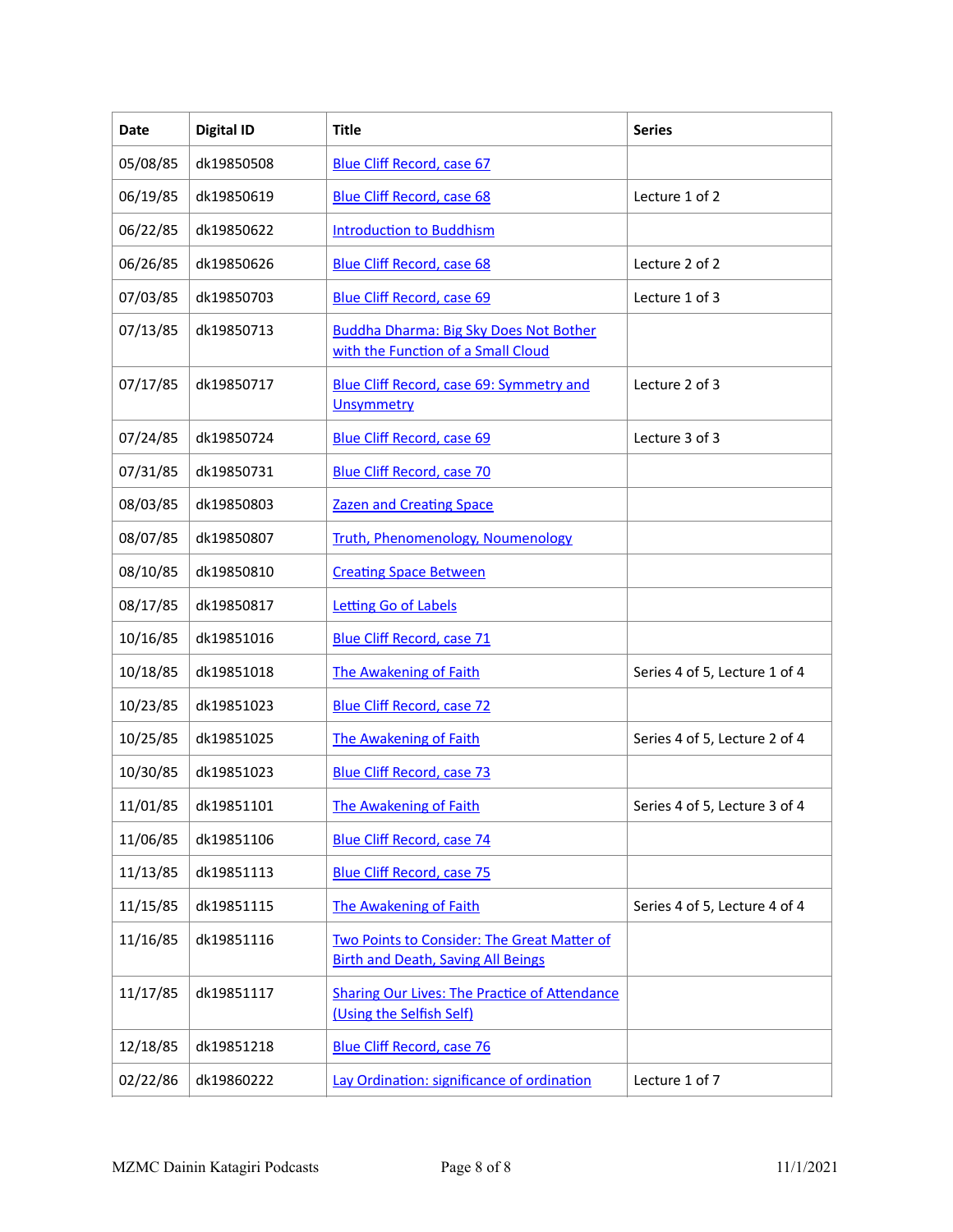| Date     | <b>Digital ID</b> | <b>Title</b>                                                     | <b>Series</b>                 |
|----------|-------------------|------------------------------------------------------------------|-------------------------------|
| 03/01/86 | dk19860301        | Lay Ordination: Three aspects of repentance                      | Lecture 2 of 7                |
| 03/07/86 | dk19860307        | <b>The Awakening of Faith</b>                                    | Series 5 of 5, Lecture 1 of 6 |
| 03/08/86 | dk19860308        | Lay Ordination: Triple treasure 1                                | Lecture 3 of 7                |
| 03/14/86 | dk19860314        | <b>The Awakening of Faith</b>                                    | Series 5 of 5, Lecture 2 of 6 |
| 03/15/86 | dk19860315        | Lay Ordination: Triple treasure 2                                | Lecture 4 of 7                |
| 03/19/86 | dk19860319        | <b>Principles of Practice: Purpose of Practice</b>               | Lecture 1 of 5                |
| 03/20/86 | dk19860320        | <b>Principles of Practice: Bodhicitta</b>                        | Lecture 2 of 5                |
| 03/21/86 | dk19860321        | <b>Principles of Practice: High Resolve</b>                      | Lecture 3 of 5                |
| 03/22/86 | dk19860322        | <b>Principles of Practice: Faith</b>                             | Lecture 4 of 5                |
| 03/23/86 | dk19860323        | <b>Principles of Practice: Direct Transmission</b>               | Lecture 5 of 5                |
| 03/28/86 | dk19860328        | <b>The Awakening of Faith</b>                                    | Series 5 of 5, Lecture 3 of 6 |
| 04/11/86 | dk19860411        | <b>The Awakening of Faith</b>                                    | Series 5 of 5, Lecture 4 of 6 |
| 04/12/86 | dk19860412        | Lay Ordination: Receiving the precepts                           | Lecture 5 of 7                |
| 04/13/86 | dk19860413        | <b>Buddha's Birthday</b>                                         |                               |
| 04/18/66 | dk19860418        | The Awakening of Faith                                           | Series 5 of 5, Lecture 5 of 6 |
| 04/19/86 | dk19860419        | <b>Book of Equanimity, case 5</b>                                | Lecture 1 of 2                |
| 04/20/86 | dk19860420        | <b>Book of Equanimity, case 5</b>                                | Lecture 2 of 2                |
| 04/26/86 | dk19860426        | Lay Ordination: Three pure collective<br>precepts                | Lecture 6 of 7                |
| 05/02/86 | dk19860502        | The Awakening of Faith                                           | Series 5 of 5, Lecture 6 of 6 |
| 05/03/86 | dk19860503        | Lay Ordination: Ten grave prohibitory<br>precepts                | Lecture 7 of 7                |
| 05/31/86 | dk19860531        | The Goldenness of the Earth, the Sweet Milk<br>of the Long River |                               |
| 06/28/86 | dk19860628        | Turning the Three Poisons into Wheels                            |                               |
| 07/02/86 | dk19860702        | <b>Meal Chants</b>                                               | Lecture 1 of 3                |
| 07/09/86 | dk19860709        | <b>Meal Chants</b>                                               | Lecture 2 of 3                |
| 07/16/86 | dk19860716        | <b>Meal Chants</b>                                               | Lecture 3 of 3                |
| 07/19/86 | dk19860719        | <b>Blue Cliff Record, case 78</b>                                | Lecture 1 of 2                |
| 07/20/86 | dk19860720        | <b>Blue Cliff Record, case 78</b>                                | Lecture 2 of 2                |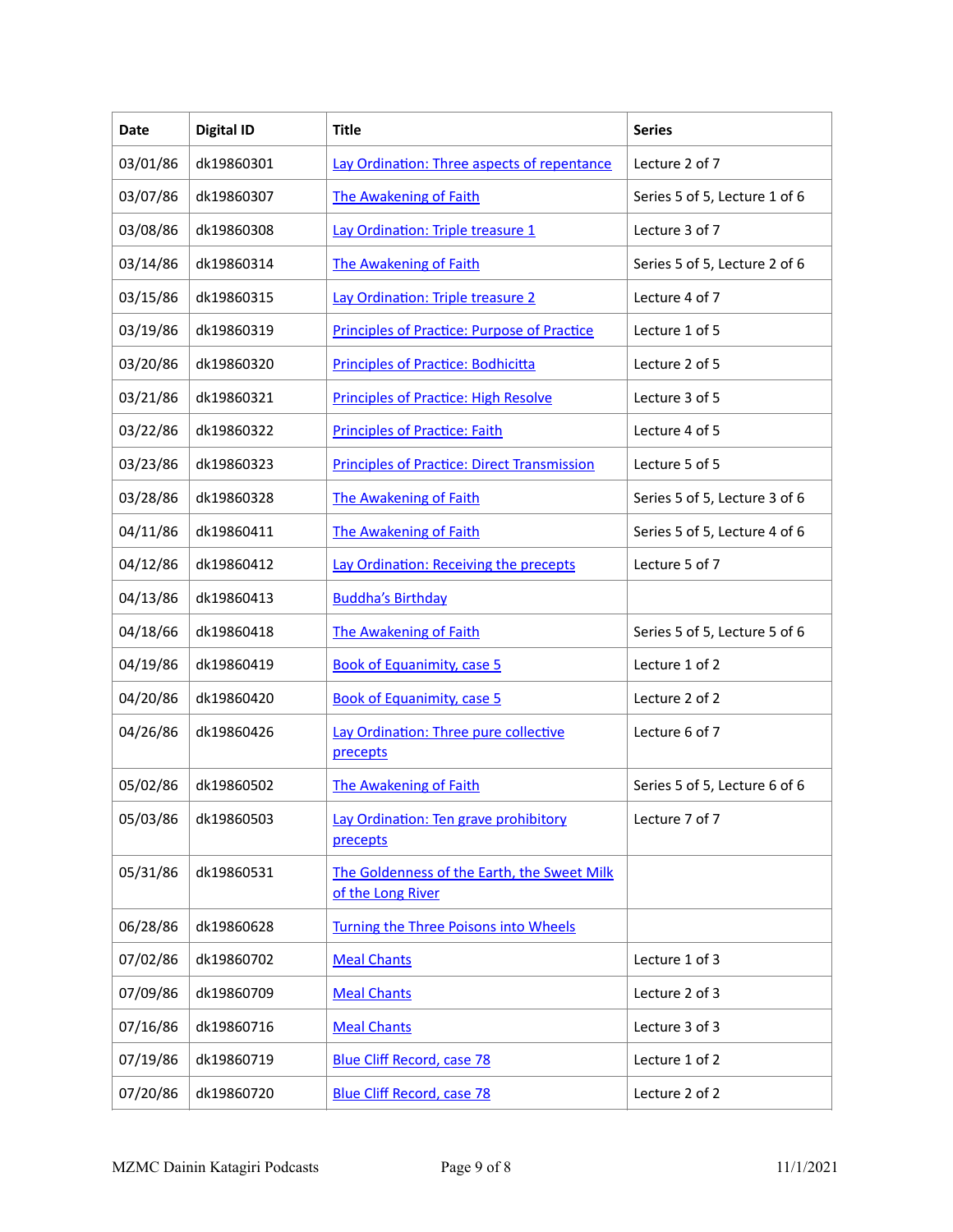| Date     | <b>Digital ID</b> | <b>Title</b>                                                    | <b>Series</b>    |
|----------|-------------------|-----------------------------------------------------------------|------------------|
| 07/23/86 | dk19860723        | <b>Gatha of Opening the Sutra</b>                               |                  |
| 07/26/86 | dk19860726        | <b>Gatha of Closing the Sutra</b>                               |                  |
| 08/02/86 | dk19860802        | Settling in the Vast Openness of the Sky                        |                  |
| 08/03/86 | dk19860803        | <b>Taking Refuge in the Buddha</b>                              |                  |
| 08/06/86 | dk19860806        | <b>Verse of Offering Incense</b>                                |                  |
| 09/01/86 | dk19860901        | Shobogenzo Hossho (Dharma Nature)<br>[Lectures 1-4 are missing] | Lecture 5 of 13  |
| 09/05/86 | dk19860905        | Shobogenzo Hossho (Dharma Nature)                               | Lecture 6 of 13  |
| 09/07/86 | dk19860907        | Shobogenzo Hossho (Dharma Nature)                               | Lecture 7 of 13  |
| 09/10/86 | dk19860910        | Shobogenzo Hossho (Dharma Nature)                               | Lecture 8 of 13  |
| 09/12/86 | dk19860912        | Shobogenzo Hossho (Dharma Nature)                               | Lecture 9 of 13  |
| 09/22/86 | dk19860922        | <b>Shobogenzo Tsuki (The Moon)</b>                              | Lecture 1 of 7   |
| 09/23/86 | dk19860923        | <b>Shobogenzo Tsuki (The Moon)</b>                              | Lecture 2 of 7   |
| 09/24/86 | dk19860924        | Shobogenzo Tsuki (The Moon)                                     | Lecture 3 of 7   |
| 09/25/86 | dk19860925        | <b>Shobogenzo Tsuki (The Moon)</b>                              | Lecture 4 of 7   |
| 09/26/86 | dk19860926        | Shobogenzo Tsuki (The Moon)                                     | Lecture 5 of 7   |
| 09/27/86 | dk19860927        | Shobogenzo Tsuki (The Moon)                                     | Lecture 6 of 7   |
| 09/28/86 | dk19860928        | <b>Shobogenzo Tsuki (The Moon)</b>                              | Lecture 7 of 7   |
| 09/30/86 | dk19860930        | Shobogenzo Hossho (Dharma Nature)                               | Lecture 10 of 13 |
| 10/01/86 | dk19861001        | Shobogenzo Hossho (Dharma Nature)                               | Lecture 11 of 13 |
| 10/06/86 | dk19861006        | Shobogenzo Hossho (Dharma Nature)                               | Lecture 12 of 13 |
| 10/07/86 | dk19861007        | Shobogenzo Hossho (Dharma Nature)                               | Lecture 13 of 13 |
| 10/18/86 | dk19861018        | Shobogenzo Kokyo (Form and Mirror)                              | Lecture 1 of 2   |
| 10/19/86 | dk19861019        | Shobogenzo Kokyo (Form and Mirror)                              | Lecture 2 of 2   |
| 10/31/86 | dk19861031        | T'ien T'ai Buddhism: Historical Background                      | Lecture 1 of 4   |
| 11/07/86 | dk19861107        | T'ien T'ai Buddhism: Outline of 4-Fold<br><b>Teaching</b>       | Lecture 2 of 4   |
| 11/08/86 | dk19861108-b      | Zen & Writing: Word and Its Spirit                              |                  |
| 11/14/86 | dk19861114        | T'ien T'ai Buddhism: Outline of 4-Fold<br><b>Teaching</b>       | Lecture 3 of 4   |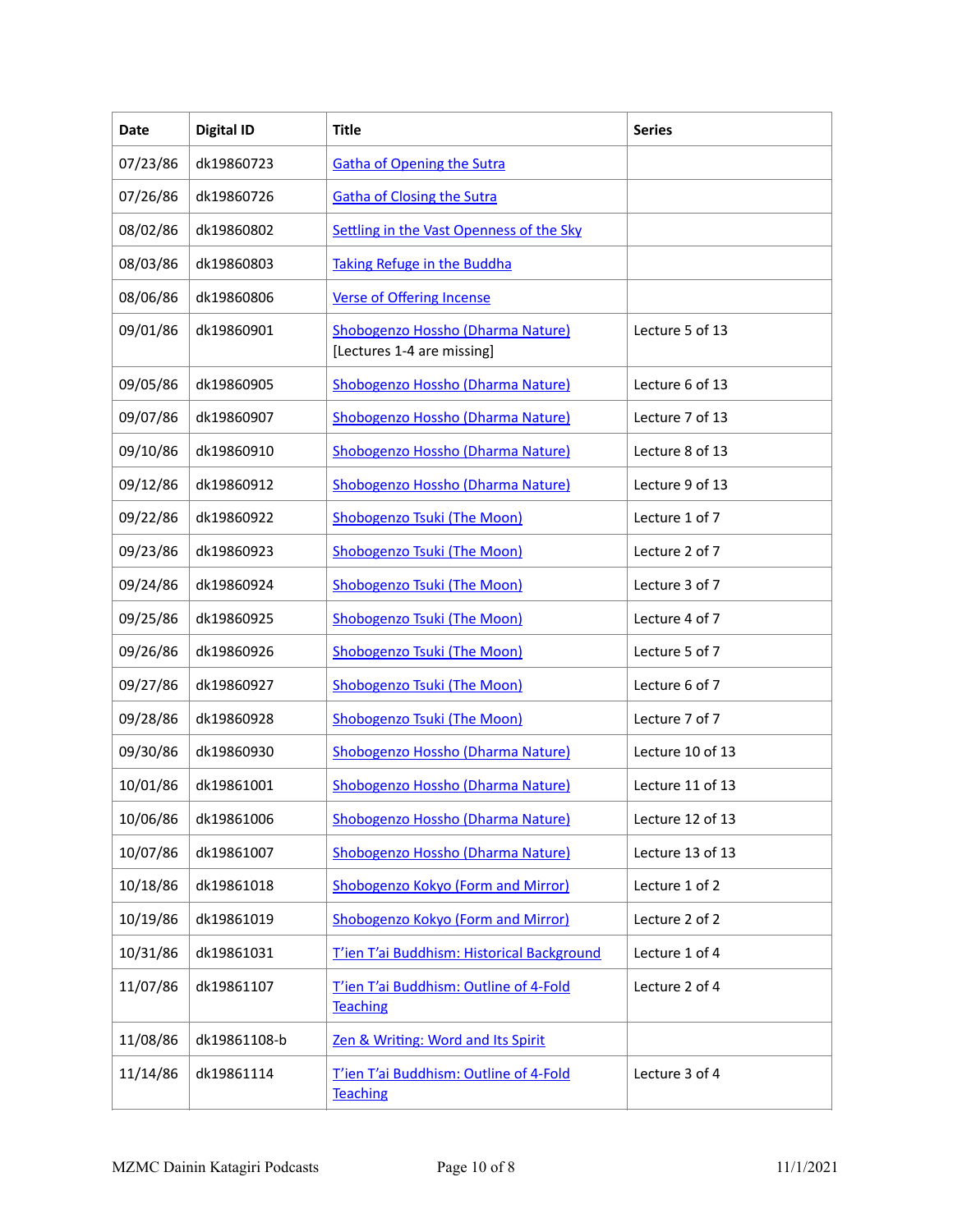| Date     | <b>Digital ID</b> | <b>Title</b>                                                   | <b>Series</b>  |
|----------|-------------------|----------------------------------------------------------------|----------------|
| 11/15/86 | dk19861115        | <b>Blue Cliff Record, case 79</b><br>[Lecture 2 coming soon]   | Lecture 1 of 2 |
| 11/21/86 | dk19861121        | T'ien T'ai Buddhism: Conclusion                                | Lecture 4 of 4 |
| 11/22/86 | dk19861122        | <b>Bowing</b>                                                  |                |
| 12/01/86 | dk19861201        | Shobogenzo Gabyo (Painted Rice Cake)                           | Lecture 1 of 7 |
| 12/03/86 | dk19861203        | Shobogenzo Gabyo (Painted Rice Cake)<br>[Lecture 2 is missing] | Lecture 3 of 7 |
| 12/04/86 | dk19861204        | Shobogenzo Gabyo (Painted Rice Cake)                           | Lecture 4 of 7 |
| 12/05/86 | dk19861205        | <b>Shobogenzo Gabyo</b> (Painted Rice Cake)                    | Lecture 5 of 7 |
| 12/06/86 | dk19861206        | Shobogenzo Gabyo (Painted Rice Cake)                           | Lecture 6 of 7 |
| 12/07/86 | dk19861207        | <b>Shobogenzo Gabyo</b> (Painted Rice Cake)                    | Lecture 7 of 7 |
| 12/20/86 | dk1986121220      | Commentary on Shobogenzo Gabyo (Painted<br>Rice Cake)          |                |
| 12/27/86 | dk1986121227      | <b>Obedience</b>                                               |                |
| 01/10/87 | dk19870110a       | Dogen: four points                                             | Track 1 of 2   |
| 01/10/87 | dk19870110b       | Dogen: four points                                             | Track 2 of 2   |
| 01/17/87 | dk19870117        | <b>Blue Cliff Record, case 80</b>                              | Lecture 1 of 2 |
| 01/18/87 | dk19870118        | <b>Blue Cliff Record, case 80</b>                              | Lecture 2 of 2 |
| 01/24/87 | dk19870124        | Zazen: Dropping Off Body and Mind                              |                |
| 01/31/87 | dk19870131        | Inconceivable, Universal, Cosmic Life                          |                |
| 02/21/87 | dk19870221        | <b>Blue Cliff Record, case 81</b>                              | Lecture 1 of 2 |
| 02/22/87 | dk19870222        | <b>Blue Cliff Record, case 81</b>                              | Lecture 2 of 2 |
| 03/06/87 | dk19870306        | <b>Platform Sutra</b>                                          | Lecture 1 of 7 |
| 03/07/87 | dk19870307        | Shobogenzo Bendowa: Entry to the Buddha<br><b>Dharma</b>       |                |
| 03/11/87 | dk19870311        | <b>Shobogenzo Bendowa: Dogen's Questions</b>                   | Lecture 1 of 5 |
| 03/12/87 | dk19870312        | <b>Shobogenzo Bendowa: Dogen's Questions</b>                   | Lecture 2 of 5 |
| 03/13/87 | dk19870313-1,2    | <b>Shobogenzo Bendowa: Dogen's Questions</b>                   | Lecture 3 of 5 |
| 03/14/87 | dk19870314-1,2    | <b>Shobogenzo Bendowa: Dogen's Questions</b>                   | Lecture 4 of 5 |
| 03/15/87 | dk19870315-1,2    | <b>Shobogenzo Bendowa: Dogen's Questions</b>                   | Lecture 5 of 5 |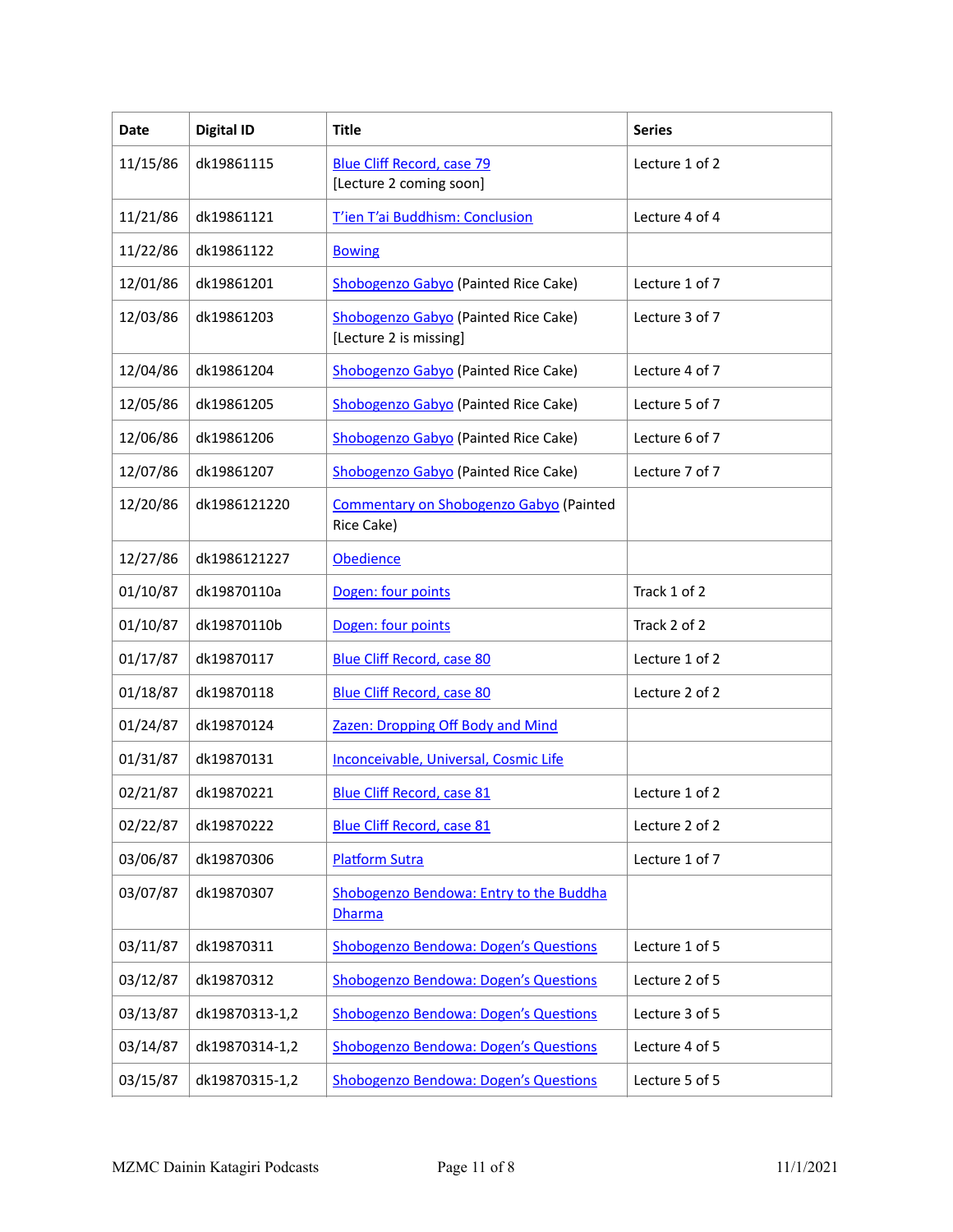| Date     | <b>Digital ID</b> | <b>Title</b>                                                              | <b>Series</b>                |
|----------|-------------------|---------------------------------------------------------------------------|------------------------------|
| 03/20/87 | dk19870320        | <b>Platform Sutra</b>                                                     | Lecture 2 of 7               |
| 03/27/87 | dk19870427        | <b>Platform Sutra</b>                                                     | Lecture 3 of 7               |
| 03/28/87 | dk19870328        | Living in Vow, Life after Life                                            |                              |
| 04/03/87 | dk19870403        | <b>Platform Sutra</b>                                                     | Lecture 4 of 7               |
| 04/10/87 | dk19870410        | <b>Platform Sutra</b>                                                     | Lecture 5 of 7               |
| 04/17/87 | dk19870417        | <b>Platform Sutra</b>                                                     | Lecture 6 of 7               |
| 04/18/87 | dk19870418a       | Deepening the experience of our lives                                     | Lecture 1 of 2               |
| 04/18/87 | dk19870418b       | Deepening the experience of our lives                                     | Lecture 2 of 2               |
| 04/24/87 | dk19870424        | <b>Platform Sutra</b>                                                     | Lecture 7 of 7               |
| 05/02/87 | dk19870502        | <b>Prajna Paramita and Emptiness</b>                                      |                              |
| 05/23/87 | dk19870523a       | <b>Karma in Buddhism</b>                                                  | Lecture 1 of 2               |
| 05/23/87 | dk19870523b       | <b>Karma in Buddhism</b>                                                  | Lecture 2 of 2               |
| 06/06/87 | dk19870606a       | <b>Shobogenzo Genjokoan</b>                                               | Lecture 1 of 2, track 1 of 2 |
| 06/06/87 | dk19870606b       | <b>Shobogenzo Genjokoan</b>                                               | Lecture 1 of 2, track 2 of 2 |
| 06/07/87 | dk19870607        | Shobogenzo Genjokoan: Egolessness                                         | Lecture 2 of 2               |
| 06/20/87 | dk19870620        | Manas: Spontaneous, Perpetual,<br><b>Homogenous</b>                       |                              |
| 06/27/87 | dk19870627        | A, B, and C Worlds                                                        |                              |
| 07/15/87 | dk19870715a       | Obon memorial                                                             | Track 1 of 2                 |
| 07/15/87 | dk19870715b       | Obon memorial                                                             | Track 2 of 2                 |
| 07/18/87 | dk19870718        | <b>Blue Cliff Record, case 84</b>                                         | Lecture 1 of 4               |
| 07/19/87 | dk19870719        | <b>Blue Cliff Record, case 84</b>                                         | Lecture 2 of 4               |
| 08/01/87 | dk19870801        | <b>Blue Cliff Record, case 84</b>                                         | Lecture 3 of 4               |
| 08/08/87 | dk19870808        | <b>Blue Cliff Record, case 84</b>                                         | Lecture 4 of 4               |
| 08/10/87 | dk19880810        | The Need and Way of Repentance                                            |                              |
| 08/15/87 | dk19870815        | Shobogenzo Sansuikyo (Eastern Mountains<br><b>Traveling on the Water)</b> |                              |
| 10/17/87 | dk19871017        | On a poem by the boatman: Fishing with a<br><b>Straight Hook</b>          |                              |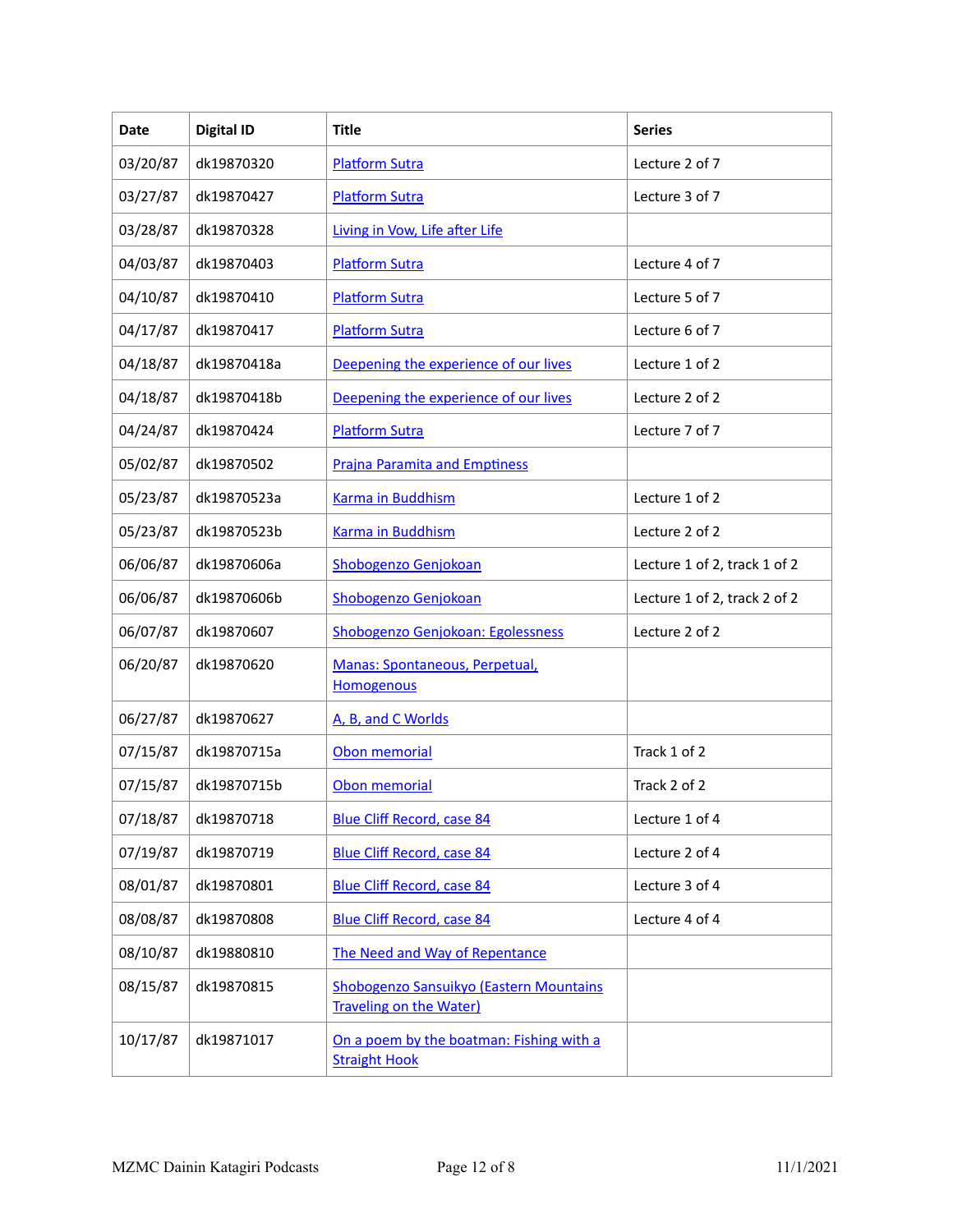| <b>Date</b> | <b>Digital ID</b> | <b>Title</b>                                                        | <b>Series</b>                 |
|-------------|-------------------|---------------------------------------------------------------------|-------------------------------|
| 10/18/87    | dk19871018a       | What is right human effort? [Continues On a<br>poem by the boatman] | Track 1 of 2                  |
| 10/18/87    | dk19871018b       | What is right human effort? [Continues On a<br>poem by the boatman] | Track 2 of 2                  |
| 11/07/87    | dk19871107        | <b>Blue Cliff Record, case 86</b>                                   | Lecture 1 of 2                |
| 11/08/87    | dk19871108        | <b>Blue Cliff Record, case 86</b>                                   | Lecture 2 of 2                |
| 11/21/87    | dk19871121        | <b>Wisdom of Living</b>                                             |                               |
| 11/24/87    | dk19871124        | <b>Chanting Practice</b>                                            |                               |
| 12/19/87    | dk19871219        | Disporting with the Buddhas: Transformation<br>through Play         |                               |
| 08/03/88    | dk19880803        | Lay Ordination: Depending on the Dharma                             | Lecture 1 of 4                |
| 08/12/88    | dk19880812        | <b>Recording of Chants</b>                                          |                               |
| 08/13/88    | dk19880813        | Lay Ordination: Restraint and Extermination                         | Lecture 4 of 4                |
| 08/17/88    | dk19880817        | Shobogenzo Kuge (Flowers in the Sky)                                | Series 1 of 3, Lecture 1 of 4 |
| 08/25/88    | dk19880825        | Shobogenzo Kuge (Flowers in the Sky)                                | Series 1 of 3, Lecture 2 of 4 |
| 08/27/88    | dk19880827        | Shobogenzo Kuge (Flowers in the Sky)                                | Series 1 of 3, Lecture 3 of 4 |
| 08/30/88    | dk19880830        | Shobogenzo Kuge (Flowers in the Sky)                                | Series 1 of 3, Lecture 4 of 4 |
| 09/25/88    | dk19880925        | Shobogenzo Kuge (Flowers in the Sky)                                | Series 2 of 3, Lecture 1 of 7 |
| 09/26/88    | dk19880926        | Shobogenzo Kuge (Flowers in the Sky)                                | Series 2 of 3, Lecture 2 of 7 |
| 09/27/88    | dk19880927        | Shobogenzo Kuge (Flowers in the Sky)                                | Series 2 of 3, Lecture 3 of 7 |
| 09/28/88    | dk19880928        | Shobogenzo Kuge (Flowers in the Sky)                                | Series 2 of 3, Lecture 4 of 7 |
| 09/29/88    | dk19880929        | Shobogenzo Kuge (Flowers in the Sky)                                | Series 2 of 3, Lecture 5 of 7 |
| 09/30/88    | dk19880930        | Shobogenzo Kuge (Flowers in the Sky)                                | Series 2 of 3, Lecture 6 of 7 |
| 10/01/88    | dk19881001        | Shobogenzo Kuge (Flowers in the Sky)                                | Series 2 of 3, Lecture 7 of 7 |
| 10/05/88    | dk19881005        | Review and Renew: Buddhism for the 21st<br>Century                  |                               |
| 10/07/88    | dk19881007        | Shobogenzo Kuge (Flowers in the Sky)                                | Series 3 of 3, Lecture 1 of 1 |
| 10/15/88    | dk19881015        | <b>Blue Cliff Record, case 87</b>                                   | Lecture 1 of 2                |
| 10/16/88    | dk19881016        | <b>Blue Cliff Record, case 87</b>                                   | Lecture 2 of 2                |
| 12/02/88    | dk19881202        | Shobogenzo Baika (Plum Blossoms)                                    | Lecture 1 of 6                |